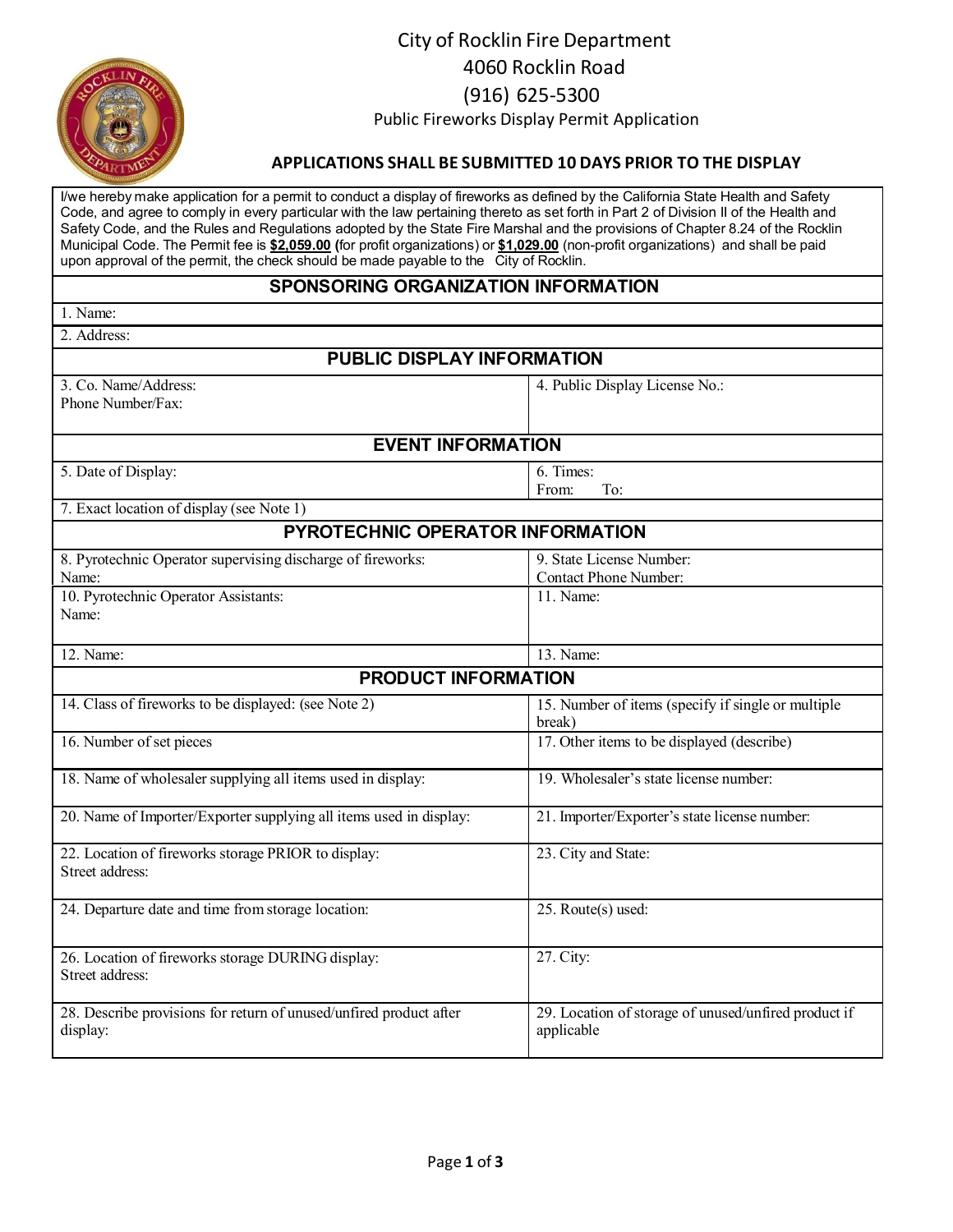#### **PUBLIC FIREWORKS DISPLAY PERMIT APPLICATION INSURANCE INFORMATION**

| 30. Policy number of Employees             |  |  |
|--------------------------------------------|--|--|
| Compensation Insurance (see Note 3) Attach |  |  |
| copy to Permit                             |  |  |

31. Policy number of Public Liability Insurance (attach copy)

In affirming my signature hereon, I realize that as the permittee, I amresponsible for compliance with all provisions under which this permit may be granted, including the filing of reports required by Title 19, California Code of Regulations and Chapter 8.24 of the Rocklin Municipal Code. I further affirmthat I am an authorized agent for the public display license listed hereon, as required by California Health and Safety Code, Section 12583, and agree as follows:

A. Permittee shall defend (with legal counsel reasonably acceptable to the City) indemnify and hold harmless the City and its officers, agents, officials, representatives and employees (collectively "**Indemnitees**") from and against any and all claims, loss, cost, damage, injury (including, without limitation, injury to or death of an employee of Permittee or its subconsultants), expense and liability of every kind, nature and description (including, without limitation, fines, penalties, incidental and consequential damages, court costs, attorneys fees, litigation expenses and fees of expert consultants or expert witnesses incurred in connection therewith, and costs of investigation), that arise out of, pertain to, or relate to the negligence, recklessness, or willful misconduct of Permittee, any subconsultant, anyone directly or indirectly employed by them, or anyone that they control (collectively "**Liabilities**"). Such obligations to defend, hold harmless and indemnify any Indemnitee shall not apply to the extent that such Liabilities are caused by the negligence or willful misconduct of such Indemnitee.

B. The obligation to indemnify and defend City as set forth herein is binding on the successors, assigns or heirs of Permittee and shall survive the completion or termination of this Permit as long as the event giving rise to the Liabilities occurred prior to the effective date of any such termination or completion.

C. Permittee's compliance with the insurance requirements does not relieve Permittee from the obligations described in this Section, which shall apply whether or not such insurance policies are applicable to a claim or damages.

| $\mathbf{m}$<br>$\sim$ $\sim$ $\sim$<br>$\sim$<br>ा(<br>N<br>и<br>$^{\prime}$<br>JK.<br>- 139 | $-$ |  |
|-----------------------------------------------------------------------------------------------|-----|--|
|                                                                                               |     |  |
|                                                                                               |     |  |
|                                                                                               |     |  |

Use space below for additional information (attach additional sheet(s) if necessary) NOTES

1. Provide dimensioned plot plan diagramming the area, which the display is to be held. Plot plan shall include the placement of devices, location from where operator will discharge fireworks, location of any performers, location of the audience and the lines behind which the audience will be restrained. Additionally, show the location of highways, overhead obstructions, nearby trees, telephone lines and other lines of communication. When necessary, a sectional drawing shall be provided.

2. Include complete description of all fireworks to be displayed, specifying if single or multiple break shells. If set pieces are used, they shall be described in detail. Provide complete description of additional items to be displayed.

3. Insurance Required: An original Certificate of Insurance must be filed with this application, which complies with Section

8.24.030 of the Rocklin Municipal Code and includes an endorsement adding the City of Rocklin as an additional insured.

• Limits of bodily injury and property damage may be not less than five million dollars (\$5,000,000.00) combined single limits for each occurrence annually.

• The licensed pyrotechnic operator supervising/discharging the display and the City of Rocklin its officers, agents, employees, and servants must be included as additional insured's.